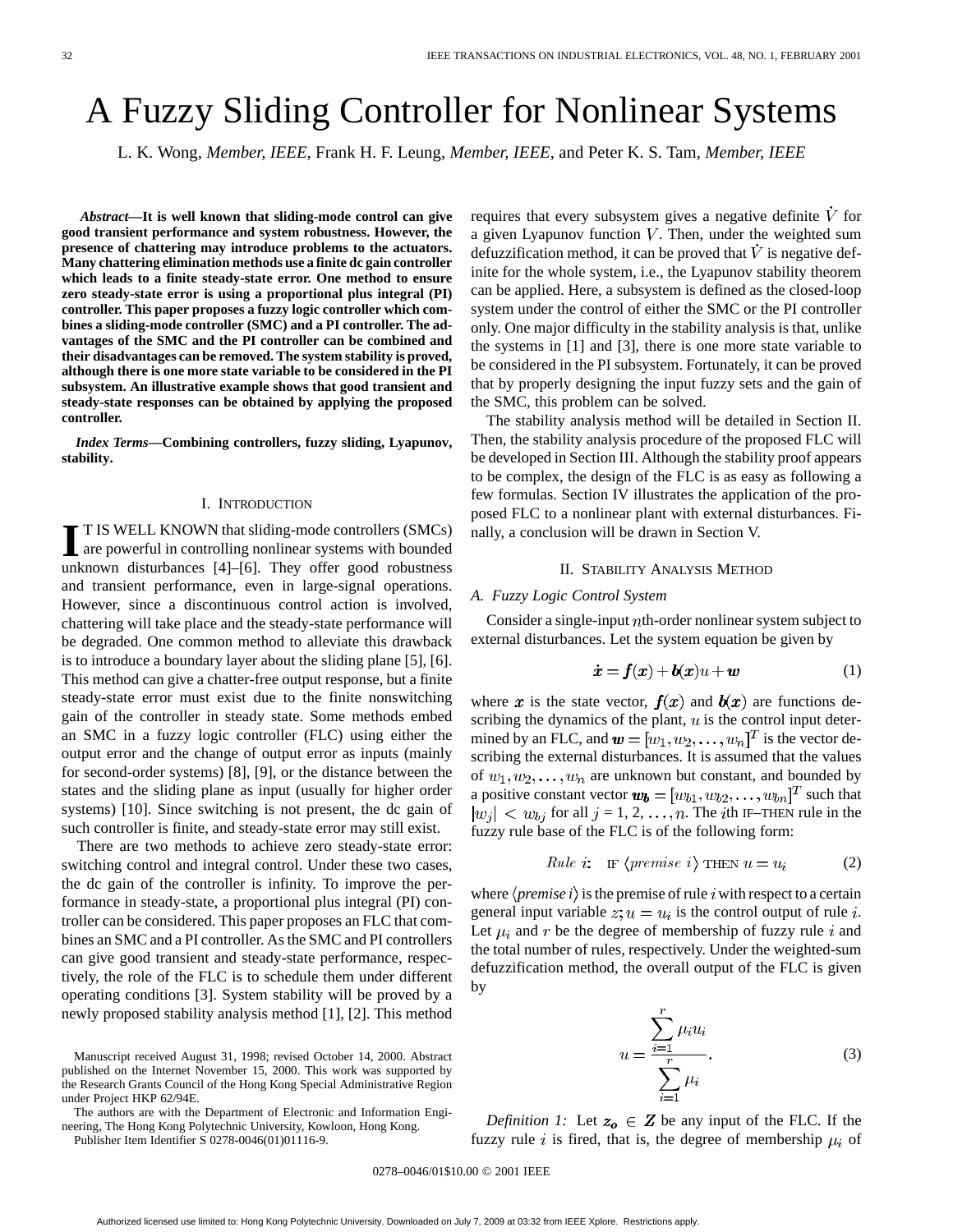fuzzy rule is nonzero, this fuzzy rule is called an *active fuzzy rule for*  $z_o$ ; otherwise, it is called an *inactive fuzzy rule for*  $z_o$ . Also, we define a set  $I_A$  that contains the rule numbers of the active fuzzy rules for  $z<sub>o</sub>$ . An *active region* of a fuzzy rule i is defined as the region  $Z_r \subset Z$  such that the fuzzy rule i is active for  $z_o \in Z_r$ .

By excluding inactive fuzzy rules, the output of the FLC can be represented by the following [1]:

$$
u = \frac{\sum_{i \in I_A} \mu_i u_i}{\sum_{i \in I_A} \mu_i}.
$$
 (4)

*Property 1:* For any input  $z_o \in Z$ , there exist  $p, q \in I_A$  such that  $u_p \leq u_i \leq u_q$  for all  $i \in I_A$ .

*Remark 1:* The values of  $p$  and  $q$  may change as the value of  $z<sub>o</sub>$  or  $u<sub>i</sub>$  changes. Also, if there is only one element in  $I<sub>A</sub>$  or all the  $u_i$ 's are the same for all  $i \in I_A$ ,  $u_p = u_i = u_q$ .

From *Property 1* and (4), we have

$$
\Rightarrow u_p \le u \le u_q
$$
, equality holds when  $u_i = u_p = u_q$  (5)

for  $z_0 \in \mathbf{Z}[1]$ . The significance of (5) is summarized as follows.

*Property 2:* For any input  $z_o \in Z$ , the output u of the FLC lies between  $u_p$  and  $u_q$  if the defuzzification method in (3) is applied.

*Remark 2:* It is not necessary to find the values of  $p, q$  and  $u_p, u_q$  in both the stability analysis and the implementation of the FLC. In fact,  $u_p$  and  $u_q$  are not predefined bounds of the control  $u$ . They are the control outputs of fuzzy rules  $p$  and  $q$ .

*Definition 2:* A *fuzzy subsystem* associated with fuzzy rule is a system with a plant of form  $(1)$  controlled by only  $u_i$ , which is the output of fuzzy rule  $i$  of the form (2).

### *B. Stability Analysis Method*

The idea of the proposed stability analysis method is to break down the problem of analyzing the stability of the whole fuzzy logic control system into analyzing the stability of the fuzzy subsystems individually. The complexity of the analysis is drastically decreased as it is easier to check whether every fuzzy subsystem can give a negative-definite  $V$  for a given Lyapunov function  $V$ . However, the condition that all fuzzy subsystems give a negative-definite  $\dot{V}$  does not directly imply that the whole fuzzy logic control system gives a negative-definite  $V$ , too. (If the whole system gives a negative-definite  $\dot{V}$ , the system stability has been proved by the Lyapunov stability theorem.) We propose sufficient conditions that make this implication valid. They are stated in the following theorem.

*Theorem 1:* Consider a fuzzy logic control system described in Section II-A. If

- 1) there exists a positive-definite, continuously differentiable, and radially unbounded scalar function  $V =$  $x^T P x$ , where P is an  $n \times n$  constant positive definite matrix,
- 2) every fuzzy subsystem gives a negative-definite  $V$  in the active region of the corresponding fuzzy rule, and
- 3) the defuzzification method of (3) is employed, which leads to *Property* 2 such that  $u_p \le u \le u_q$ ,

then by the Lyapunov theorem, the equilibrium point at the origin is globally asymptotically stable.

*Proof:*

$$
V = xT Px
$$
  
\n
$$
\dot{V} = \dot{x}^T Px + x^T P \dot{x}.
$$
\n(6)

From (1),

$$
\dot{V} = (f(x) + b(x)u + w)^T P x + x^T P(f(x) + b(x)u + w)
$$
  
= F(x) + B(x)u (8)

where

$$
F(x) = (f(x) + w)^T P x + x^T P(f(x) + w)
$$
 and  

$$
B(x) = b(x)^T P x + x^T P b(x)
$$

are scalars.

We need to prove that if every fuzzy subsystem gives a negative-definite  $\hat{V}$  [condition 2)] and  $u_p \le u \le u_q$  [condition 3)], then the overall fuzzy logic control system also gives a negative-definite V. First, consider  $\mathbf{x} = 0, F(0) = B(0) = 0,$ 

$$
\dot{V}(\mathbf{0})=0.
$$

Second, consider  $x \neq 0$ , for any input  $z_o \in Z$ , from condition 2),

$$
\dot{V} = F(\mathbf{x}) + B(\mathbf{x})u_i < 0 \tag{9}
$$

for all  $i \in I_A$ . Hence, from *Property 1*, there exist  $p, q \in I_A$ such that

$$
\dot{V} = F(\mathbf{x}) + B(\mathbf{x})u_q < 0 \tag{10}
$$

$$
\dot{V} = F(\mathbf{x}) + B(\mathbf{x})u_p < 0. \tag{11}
$$

Then, three cases should be considered.

Case 1: If  $B(x)$  is positive.

From (10),

$$
V = F(\pmb{x}) + B(\pmb{x})u_q < 0.
$$

Since  $B(x)$  is positive,

$$
V < 0 \quad \text{for } u \le u_q. \tag{12}
$$

Case 2: If  $B(x)$  is negative.

From (11),

$$
\dot{V} = F(x) + B(x)u_p < 0.
$$

Since  $B(x)$  is negative,

$$
\dot{V} < 0 \quad \text{for } u \ge u_p. \tag{13}
$$

Case 3: If  $B(x)$  is zero. From (9),

$$
\dot{V} = F(\mathbf{x}) < 0.
$$
\n
$$
\Rightarrow \dot{V} < 0 \quad \text{for all } u
$$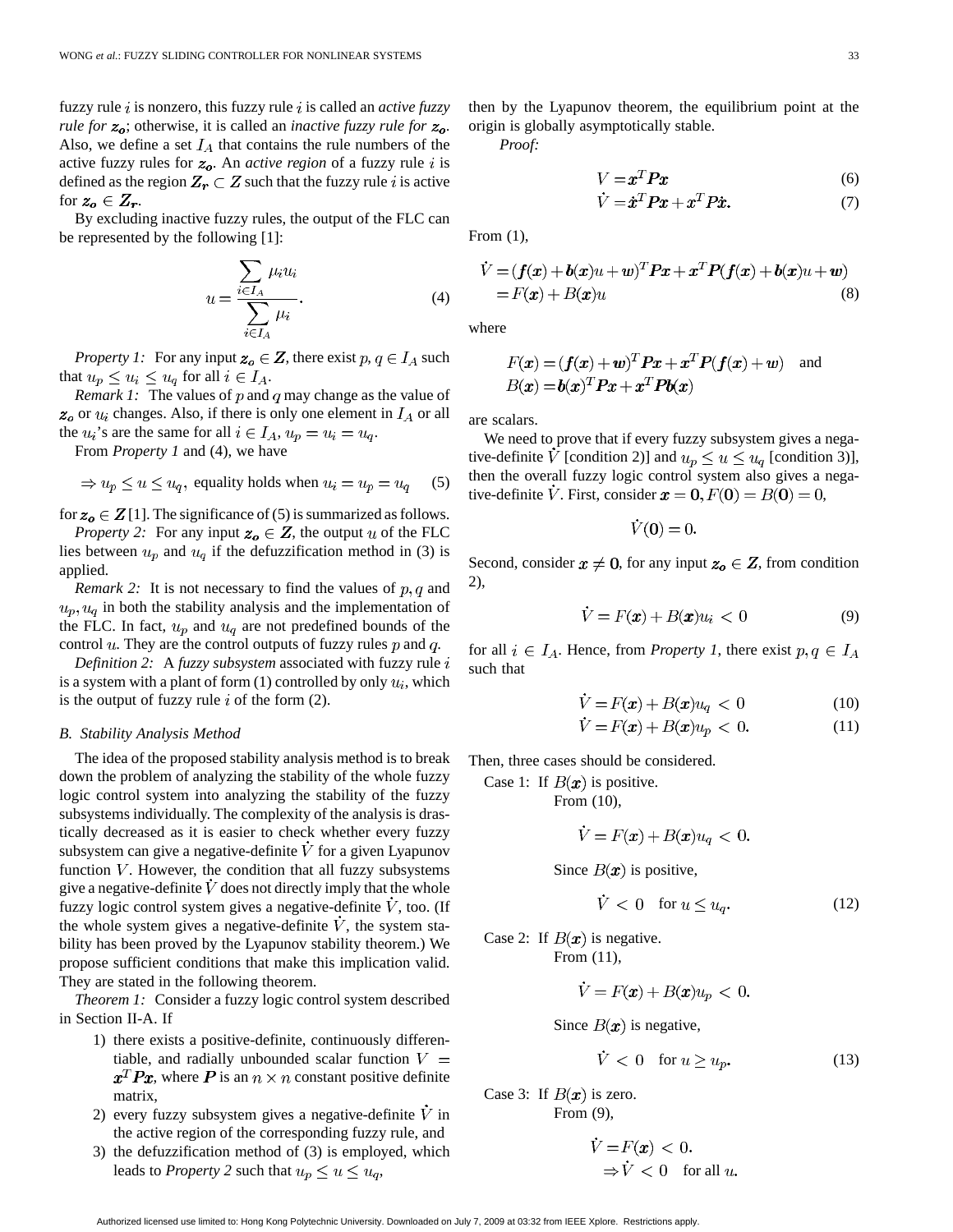

Fig. 1. Membership functions.

From the above three cases, we have, whatever the value of  $B(x),$ 

$$
V < 0 \quad \text{for } u_p \le u \le u_q. \tag{14}
$$

By condition 3),  $\dot{V} < 0$ . In conclusion,  $\dot{V}$  is negative definite. By the Lyapunov theorem, the equilibrium point at the origin is globally asymptotically stable. QED

*Remark 3:* A fuzzy subsystem associated with fuzzy rule i gives a negative-definite  $V$  in its active region which implies that the plant can be stabilized on applying fuzzy rule  $i$  individually when  $z$  is in the active region.

#### III. COMBINATION OF SMC AND PI CONTROLLER

An SMC and a PI controller are combined into a single FLC to control a plant in the form of (1). The input variable of the FLC is  $\sigma$  which is defined as

$$
\sigma = sx \tag{15}
$$

where  $\mathbf{s} = [s_1, s_2, \dots, s_n]$  is a constant vector. It should be chosen such that when the system states are in the sliding plane (i.e.,  $\sigma = 0$ ), they will slide along the plane to the equilibrium point. To combine an SMC and a PI controller into a single FLC, the fuzzy rules of the FLC are defined as follows.

Rule 1: IF 
$$
\sigma
$$
 is SM THEN  $u = u_1 = (sb)^{-1} (-sf - k_i v - k_p \sigma)$ .

Rule 2: IF  $\sigma$  is LR THEN  $u = u_2 = (sb)^{-1} (-sf$  $k_d$  sgn  $(\boldsymbol{\sigma})$ ).

In these rules, SM and LR are membership functions (with parameters  $m_1$  and  $m_2$ ) as shown in Fig. 1, and  $k_i$ ,  $k_p$ , and  $k_d$  are gains to be designed. In Rule 1, we define a state  $v$  which will be used when we analyze the system with the PI controller

$$
v = \int \boldsymbol{\sigma} \boldsymbol{\Phi}(\boldsymbol{\sigma}) dt
$$
 (16)

where  $\Phi(\sigma)$  is a function of  $\sigma$ , as shown in Fig. 2. Furthermore, we define  $v_r$  as the reference value of v. It is a constant to cancel out the effect of the unknown disturbance  $w$  when the sliding plane is hit. Hence, we have

$$
v_r = \frac{\mathbf{sw}}{k_i} \tag{17}
$$

where  $k_i$  is a gain to be determined. In practice, due to the integral action as given by (16), the state  $v$  will automatically become  $v_r$  under a proper design of the controller when the sliding



Fig. 2. Function  $\Phi(\sigma)$ .

plane is hit. It is not needed to know the value of  $v_r$ . However, its maximum bound  $v_{rb}$  can be evaluated as follows:

$$
v_{rb} = \frac{\max * (\mathbf{sw})}{k_i} \tag{18}
$$

where  $\max \ast({\bf sw}) = |s_1|w_{b1} + |s_2|w_{b2} + \cdots + |s_n|w_{bn}$ . Note that  $v_{rb}$  is positive. To carry out the stability analysis, we choose an upper bound for  $v$  and define an error state  $e_v$  as follows:

$$
|v| < 10v_{rb} \tag{19}
$$

$$
e_v = v_r - v. \tag{20}
$$

Then, from (16),

$$
\dot{e}_v = -\sigma \Phi(\sigma). \tag{21}
$$

On the other hand, from (18) to (20),

$$
|e_v| < 11v_{rb}.\tag{22}
$$

To guarantee the system stability using the proposed stability analysis method, we need to find a Lyapunov function  $V$  and ensure that every fuzzy subsystem gives a negative-definite  $\dot{V}$ in the active region of the corresponding fuzzy rule.

#### *A. PI Subsystem*

From Rule 1,  $(15)$ , and  $(1)$ , we have

$$
\dot{\boldsymbol{\sigma}} = \boldsymbol{s}\boldsymbol{f} + \boldsymbol{s}\boldsymbol{b}(\boldsymbol{s}\boldsymbol{b})^{-1}(-\boldsymbol{s}\boldsymbol{f} - k_i v - k_p \boldsymbol{\sigma}) + \boldsymbol{s}\boldsymbol{w}
$$
  
=  $k_i e_v - k_i v_r - k_p \boldsymbol{\sigma} + \boldsymbol{s}\boldsymbol{w}$ .

Hence, from (17),

$$
\dot{\sigma}=k_i e_v-k_p \sigma.
$$

Also from (21), since  $\Phi(\sigma) = 1$ ,  $\dot{e}_v = -\sigma$ , we have

$$
\begin{bmatrix} \dot{e}_v \\ \dot{\boldsymbol{\sigma}} \end{bmatrix} = \begin{bmatrix} 0 & -1 \\ k_i & -k_p \end{bmatrix} \begin{bmatrix} e_v \\ \boldsymbol{\sigma} \end{bmatrix} = A_1 \begin{bmatrix} e_v \\ \boldsymbol{\sigma} \end{bmatrix}.
$$
 (23)

The closed-loop subsystem behaves like a linear system. If the real part of all eigenvalues of  $A_1$  is negative, we can define a symmetric positive-definite matrix  $Q_1$  such that a unique symmetric positive-definite matrix  $P$  can be found satisfying the following equation [6]:

$$
\boldsymbol{A}_1^T \boldsymbol{P} + \boldsymbol{P} \boldsymbol{A}_1 = -2\boldsymbol{Q}_1. \tag{24}
$$

Hence, we can select a Lyapunov function  $V$  such that

 $\mathbf{A}$ 

$$
V = \frac{1}{2} [e_v \quad \sigma] \boldsymbol{P} \begin{bmatrix} e_v \\ \sigma \end{bmatrix}
$$
  
=  $\frac{1}{2} [e_v \quad \sigma] \begin{bmatrix} p_1 & p_2 \\ p_2 & p_4 \end{bmatrix} \begin{bmatrix} e_v \\ \sigma \end{bmatrix}$ . (25)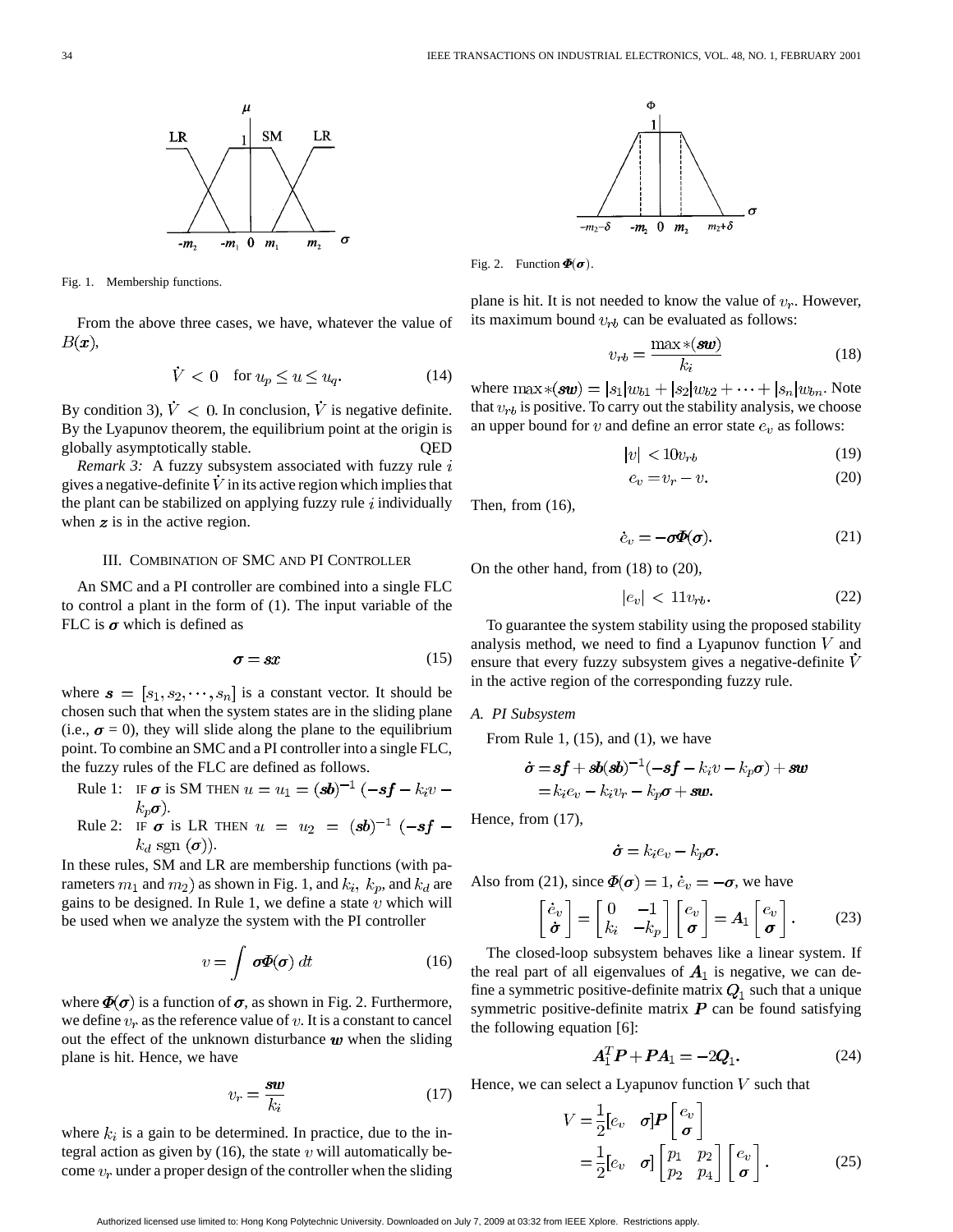Obviously, from (24) and (25),  $\dot{V}$  is negative definite. Moreover, since  $P$  is positive definite,  $p_1$  and  $p_4$  must both be positive because the principle minors of  $P$  must be positive.

## *B. SMC Subsystem*

From (25), we have

$$
\dot{V} = p_1 e_v \dot{e}_v + p_2 \sigma \dot{e}_v + p_2 e_v \dot{\sigma} + p_4 \sigma \dot{\sigma}.
$$
 (26)

Also from Rule 2, (15), and (1), we have

$$
\dot{\sigma} = sw - k_d \, \text{sgn} \, (\sigma). \tag{27}
$$

The active region of this fuzzy rule does not include the origin, so we need to ensure that only  $\dot{V} < 0$  for this subsystem. We divide the active region into two subregions. With reference to Figs. 1 and 2, the two subregions are  $|\sigma| \ge m_2 + \delta$ and  $m_1 < |\sigma| < m_2 + \delta$ .

Case 1: 
$$
|\boldsymbol{\sigma}| \ge m_2 + \delta
$$
.

From (21),  $\dot{e}_v = 0$ . Then, (26) can be reduced to

$$
\dot{V} = p_2 e_v \dot{\sigma} + p_4 \sigma \dot{\sigma}.
$$
 (28)

It can be proved that if

$$
k_d > k_i v_{rb}
$$

$$
m_2 > 11v_{rb} \tag{30}
$$

$$
|p_2| < p_4. \tag{31}
$$

Equation (28) is negative. Hence,  $\dot{V}$  is negative definite for  $|\sigma| \geq m_2 + \delta$  can be satisfied by properly designing  $k_d, k_i, k_p, m_2$  and  $\mathbf{Q}_1$ . The detailed proof is given in Appendix A.

Case 2:  $m_1 < |\sigma| < m_2 + \delta$ . From (21),  $\dot{e}_v = -\sigma \Phi(\sigma)$ . Then, (26) becomes

$$
\dot{V} = -p_1 e_v \sigma \Phi(\sigma) - p_2 \sigma^2 \Phi(\sigma) + p_2 e_v \dot{\sigma} + p_4 \sigma \dot{\sigma}.
$$
 (32)

The conditions for (32) to be negative definite are

$$
k_d = \frac{2k_D}{p_4} \tag{33}
$$

and

$$
m_1 = 11v_{rb}|p_2| \left(\frac{k_i v_{rb}}{k_D} + \frac{2}{p_4}\right)
$$
 (34)

where  $k_D = (11p_1v_{rb} + |p_2|(m_2+\delta) + p_4k_iv_{rb})$ . The derivations of (33) and (34) are given in Appendix B.

In conclusion, to ensure that both the PI subsystem and the SMC subsystem give negative-definite  $\dot{V}$  with respect to the Lyapunov function of (25), we firstly need to select  $k_i$ ,  $k_p$ , and  $Q_1$  to satisfy (31) and select  $k_d$ ,  $m_1$ , and  $m_2$  according to (29), (30), (33), and (34). The values of  $m_1$  and  $m_2$  should satisfy, from Fig. 1, the condition  $m_1 < m_2$ . The design may be conservative because of this condition and conditions (30) and (31). By *Theorem 1*, the equilibrium point at  $[e_v \, \sigma]^T = 0$  is globally asymptotically stable. Although only  $\sigma \to 0$  has been proved, the condition  $x \to 0$  can be ensured by the equation governing  $\sigma$  and  $x(\sigma = sx)$ .



Fig. 3. An inverted pendulum.

## IV. ILLUSTRATIVE EXAMPLE

Consider a nonlinear inverted pendulum system (Fig. 3) in the form of (1)

$$
\dot{\bm{x}} = \bm{f}(\bm{x}) + \bm{b}(\bm{x})u + \bm{w}
$$

where

(29)

$$
\mathbf{x} = \begin{bmatrix} x_1 \\ x_2 \end{bmatrix}
$$
  
\n
$$
x_1 = \mathbf{\theta}
$$
  
\n
$$
x_2 = \mathbf{\dot{\theta}}
$$
  
\n
$$
\mathbf{f}(\mathbf{x}) = \begin{bmatrix} x_2 \\ 9.8 \sin(x_1) - 0.05x_2^2 \sin(2x_1) \\ 2/3 - 0.1 \cos^2(x_1) \end{bmatrix}
$$
  
\n
$$
\mathbf{b}(\mathbf{x}) = \begin{bmatrix} 0 \\ -0.1 \cos(x_1) \\ 2/3 - 0.1 \cos^2(x_1) \end{bmatrix}
$$
  
\n
$$
\mathbf{w} = \begin{bmatrix} 0 \\ 0 \\ w_2 \end{bmatrix}.
$$

The magnitude of  $w_2$  is less than 1. The control objective is to regulate  $x$  to 0. Consider the FLC as described in Section III. Select

$$
s = [1 \ 0.2]. \tag{35}
$$

The above values are selected because if  $\sigma = 0$ , we have  $\dot{x}_1$  +  $5x_1 = 0$ , which gives a stable system (i.e., the sliding plane  $\sigma = 0$  is stable). Also, we have

$$
\max \ast(\mathbf{sw}) = 0.2. \tag{36}
$$

Moreover, let  $k_i = 2$ ,  $k_p = 5$ , and  $Q_1 = \begin{bmatrix} 2 & 0 \\ 0 & 200 \end{bmatrix}$ ; from (24), we have  $p_1 = 85.4$ ,  $p_2 = -1$ , and  $p_4 = 40.2$ . Also, from (18) and (36),  $v_{rb} = 0.05$ . In addition, let  $m_2 = 0.6 > 11v_{rb}$ which satisfies (30). Then, from (33) and (34),  $k_d = 2.567$  and  $m_1 = 0.0284 \ (< m_2$ ). Choose  $\delta = 0.001$  and  $w_2 = 0.99$ . The transient responses of  $x_1, x_2$  and the control signal are shown in Figs. 4–6, respectively, under the control of the FLC and an SMC (based on Rule 2 alone). The initial state is  $x(0) =$  $[0.5236 \; 0]^T$  (0.5236 rad = 30°). Both systems are stable and have zero steady-state error, even when disturbances are present. From Fig. 4, it can be seen that the response using the FLC is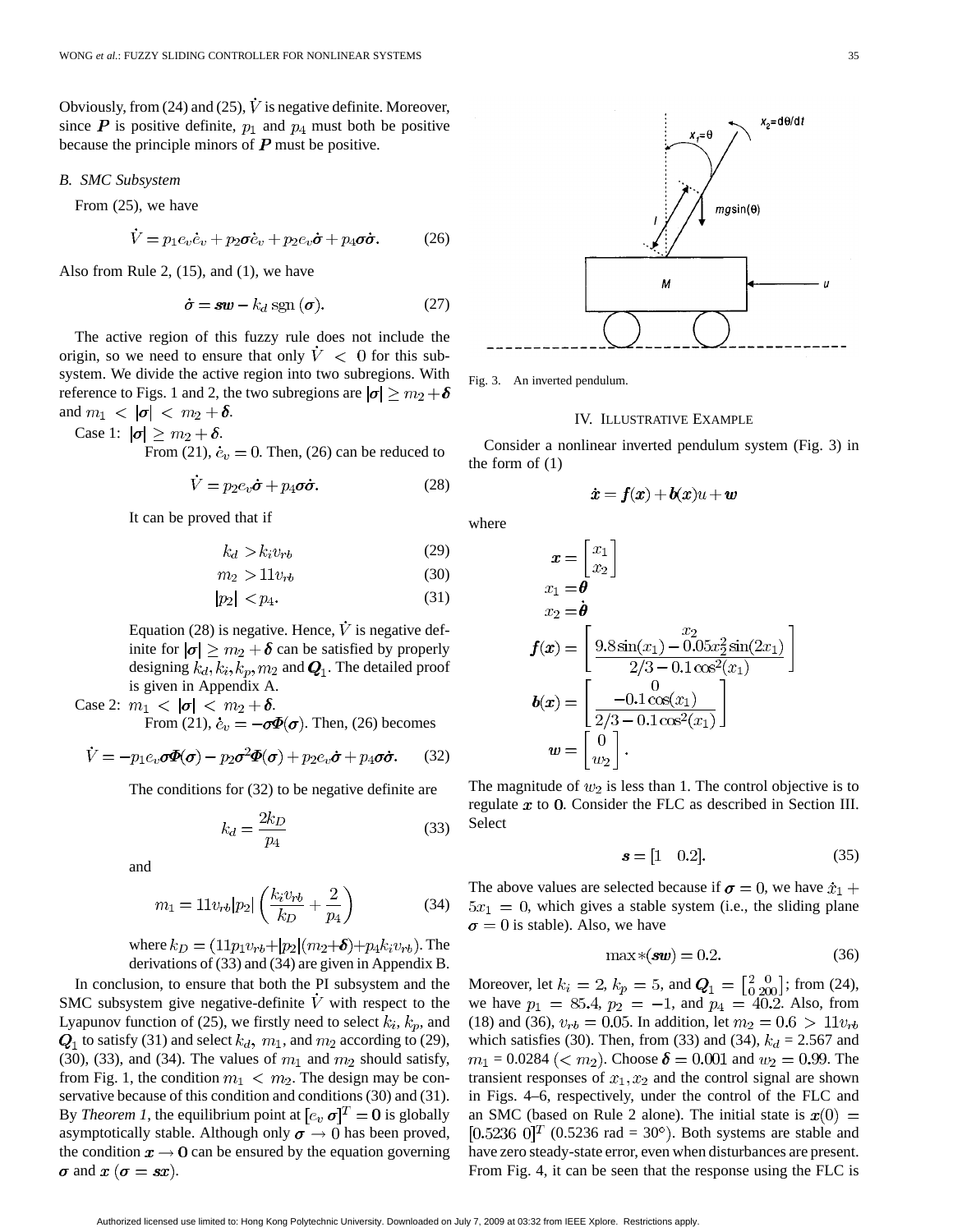

Fig. 4. Time response of  $x_1$ .



Fig. 5. Time response of  $x_2$ .



Fig. 6. Control signal.

slightly slower than that using the SMC. However, as shown in Figs. 5 and 6, chattering exists when using the SMC alone. The steady-state performance of the system is significantly improved by the proposed FLC.

## V. CONCLUSION

An approach to combine an SMC and a PI controller using an FLC has been proposed in this paper. The role of the FLC is to schedule different control action according to the operating conditions. When the states are far from the sliding plane, the FLC is, in fact, an SMC driving the states toward the sliding plane, even under unknown disturbances. The transient performance and system robustness are the same as a pure SMC.

When the states are near the sliding plane, the PI controller takes control and ensures that the states eventually reach the origin under disturbances. Hence, the major drawback of chattering in sliding-mode control is removed. However, the system robustness relies on the robustness of the PI controller only, when the states are near the sliding plane. Although there is one more state variable to be considered in the PI subsystem, the conditions for obtaining a stable closed-loop system are derived. This combined controller is applied to a nonlinear inverted pendulum with disturbances to show its merits. It is found that both good transient response and zero steady-state error can be obtained by applying this controller.

## APPENDIX A

It will be proved in this Appendix that (28) will be negative if the following three conditions are satisfied:

$$
k_d > k_i v_{rb}
$$
  
\n
$$
m_2 > 11 v_{rb}
$$
  
\n
$$
|p_2| < p_4.
$$

*Proof:* From (27),

$$
\sigma\dot{\sigma} = \sigma s w - \sigma k_d \operatorname{sgn}(\sigma)
$$
  
 
$$
\leq |\boldsymbol{s} w| |\sigma| - k_d |\sigma|.
$$

From (29) and (18),

$$
k_d > k_i v_{rb} = \max \ast (s w).
$$

Hence,

$$
\sigma\dot{\sigma} < 0. \tag{A1}
$$

Now,  $|\sigma| \ge m_2 + \delta > m_2$  for Case 1. From (30) and (22),

$$
|\sigma| > |e_v|.\tag{A2}
$$

Hence, consider (28),

$$
\dot{V} = p_2 e_v \dot{\sigma} + p_4 \sigma \dot{\sigma}
$$
\n
$$
\leq |p_2 e_v \dot{\sigma}| + p_4 \sigma \dot{\sigma}
$$
\n
$$
= |p_2||e_v||\dot{\sigma}| + p_4 \sigma \dot{\sigma}
$$
\n
$$
\lt |p_2||\sigma \dot{\sigma}| + p_4 \sigma \dot{\sigma} \quad \text{[from (A2)]}
$$
\n
$$
= |p_2||\sigma \dot{\sigma}| - p_4|\sigma \dot{\sigma}| \quad \text{[from (A1)]}
$$
\n
$$
\lt 0 \quad \text{[from (31)].}
$$

QED

## APPENDIX B

For  $m_1 \, < \, |\sigma| \, < \, m_2 + \delta, \, \dot{e}_v = -\sigma \Phi(\sigma)$ . Then, from (26) and (27),

$$
\dot{V} = -p_1 e_v \sigma \Phi(\sigma) - p_2 \sigma^2 \Phi(\sigma) + p_2 e_v \dot{\sigma} + p_4 \sigma \dot{\sigma}
$$
\n
$$
= -p_1 e_v \sigma \Phi(\sigma) - p_2 \sigma^2 \Phi(\sigma) + p_2 e_v \dot{\sigma} + p_4 \sigma s w - p_4 k_d |\sigma|
$$
\n
$$
\leq |\sigma| [\max(-p_1 e_v \Phi(\sigma)) + \max(p_2 \sigma \Phi(\sigma))
$$
\n
$$
+ \max(p_4 s w)] - p_4 k_d |\sigma| + p_2 e_v \dot{\sigma}
$$
\n
$$
= |\sigma| [\max(-p_1 e_v) + \max(p_2 \sigma)
$$
\n
$$
+ \max(p_4 s w)] - p_4 k_d |\sigma| + p_2 e_v \dot{\sigma}
$$
\n(B1)